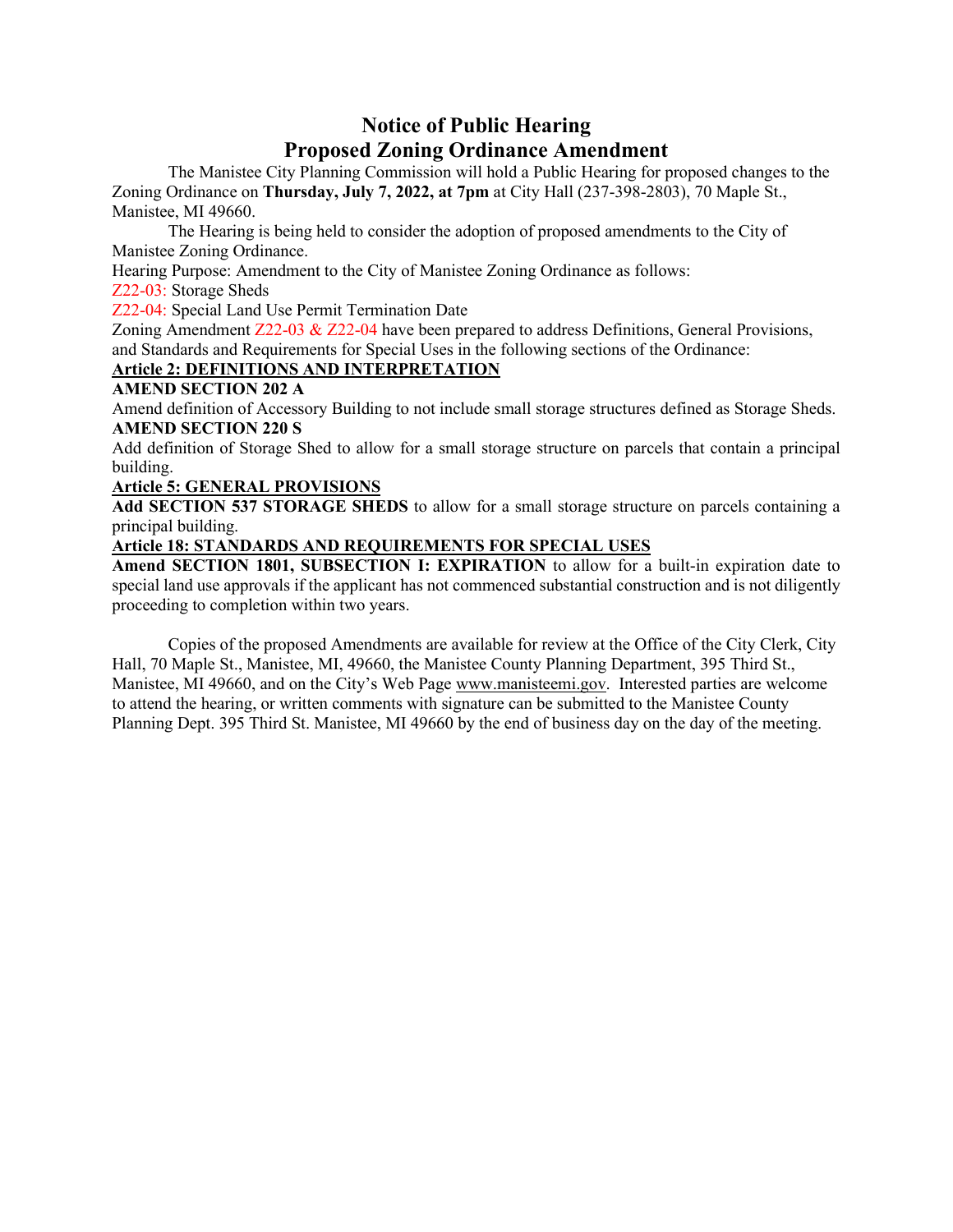

# **Planning Department**

June 17, 2022 Planning Commission 70 Maple Street Manistee, MI 49660

**Katie Mehl Manistee County Planner**  395 3rd St. Manistee, MI 49660 231.723.6041 planning@manisteecountymi.gov

Dear Planning Commission Members,

At the June Planning Commission meeting, discussion was held regarding several proposed amendments to the Zoning Ordinance. This memo details the proposed amendments that are noticed for the public hearing to be held at the July Planning Commission meeting. The proposed amendments are to address storage sheds and a termination date for Special Land Uses (SLU).

The first item to be addressed is the incorporation of language for smaller detached accessory buildings in the residential districts. Currently, the zoning ordinance does not provide regulation for a small accessory building such as a storage shed, and you are only allowed one detached accessory building regardless of the size. The changes to these sections would provide regulation for storage sheds that are less than 144 sq. ft. and less than eight feet at the eave. This would allow for a parcel that contains a principal building to have one (1) storage shed in addition to the accessory building(s) allowed on the parcel.

To address the issue, staff has proposed the following:

#### **Amend Article 2: DEFINITIONS AND INTERPRETATION**

Amend SECTION 202 A

- Remove, ACCESSORY STRUCTURE: A structure which is clearly subordinate or incidental to a principal structure or principal use. Accessory structures include, but are not limited to, the following: storage structures, parking lots, loading docks, radio and television antennas, or any part thereof; but shall not include fences and hunting blinds which are clearly not permanent and are easily removed. Under no circumstances shall a septic system and tile field be considered an accessory structure.
- Add, ACCESSORY STRUCTURE: A structure which is clearly subordinate or incidental to a principal structure or principal use. Accessory structures include, but are not limited to, the following: storage structures *of greater than 144 sq ft*, parking lots, loading docks, radio and television antennas, or any part thereof; but shall not include fences and hunting blinds which are clearly not permanent and are easily removed. Under no circumstances shall a septic system and tile field be considered an accessory structure.

#### Amend SECTION 220 S

• Add, STORAGE SHED: A building or structure of 144 square feet or less and not exceeding a height of eight (8) feet at the eave line.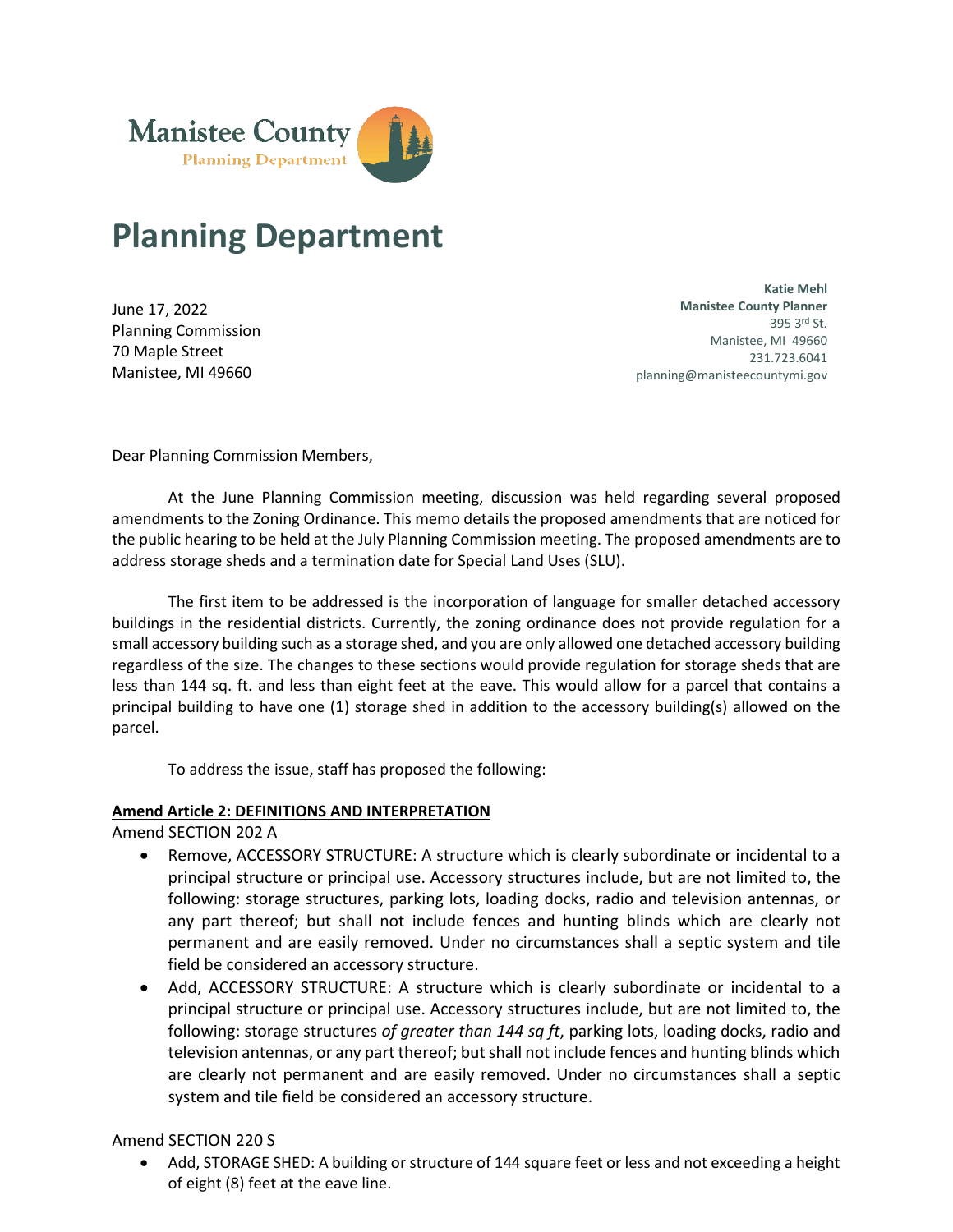#### **Amend Article 5: GENERAL PROVISIONS**

#### Add SECTION 537 STORAGE SHEDS

A Storage Shed of 144 square feet or less in area is not classified as an accessory building. The following requirements shall apply:

- A. Storage sheds must be in a side or rear yard and not less than ten (10) feet from any principal building or above grade accessory structures. Such structures may be located on the waterfront, side, or rear yard of the parcel, providing that all mandated setbacks and any other requirements are complied with.
- B. Storage sheds must be secured to the ground using screw-in soil anchors or a minimum of 4X4 inch treated posts 18 inches deep at each corner and well secured to the structure.
- C. In no case shall a storage shed be erected on any parcel lacking a principal building.
- D. All parcels are allowed a maximum of one (1) storage shed.
- E. The lot coverage requirements of the district shall be adhered to.
- F. The storage shed must be compatible in design and appearance with the principal building and adjacent properties (i.e., common siding and roofing material).
- G. Membrane covered storage structures and carports of any type shall not be considered a storage shed.

The second item to be addresses is a termination date for Special Land Uses (SLU). The Zoning Ordinance currently allows for the City to place stipulations on approval times SLU but does not have an automatic expiration date associated with the approval. It is common from looking at surrounding Cities in our region that an automatic expiration date be associated with approval of SLU. The change to the expiration section would put a built-in expiration to SUP that are not completed in a timely manner The Planning Commission could still stipulate a lesser or longer termination date as part of the stipulation for approval.

To address the issue, staff has proposed the following:

#### **Amend Article 18: STANDARDS AND REQUIREMENTS FOR SPECIAL USES:**

Amend SECTION 1801, SUBSECTION I: EXPIRATION

- Remove, 3. If a condition of approval included stipulation to expire the Special Use permit by a certain date.
- Add, *3.* If no date is stipulated the special use permit shall expire two (2) years from date of final approval if the applicant has not commenced substantial construction and is not diligently proceeding to completion. Upon written request by the applicant, stating the reasons therefore, the Planning Commission may extend the time for commencement of construction.

If you have any additional questions or concerns, feel free to contact me.

Regards,

Caticpheke

Katie Mehl Planning and Zoning Administrator Manistee County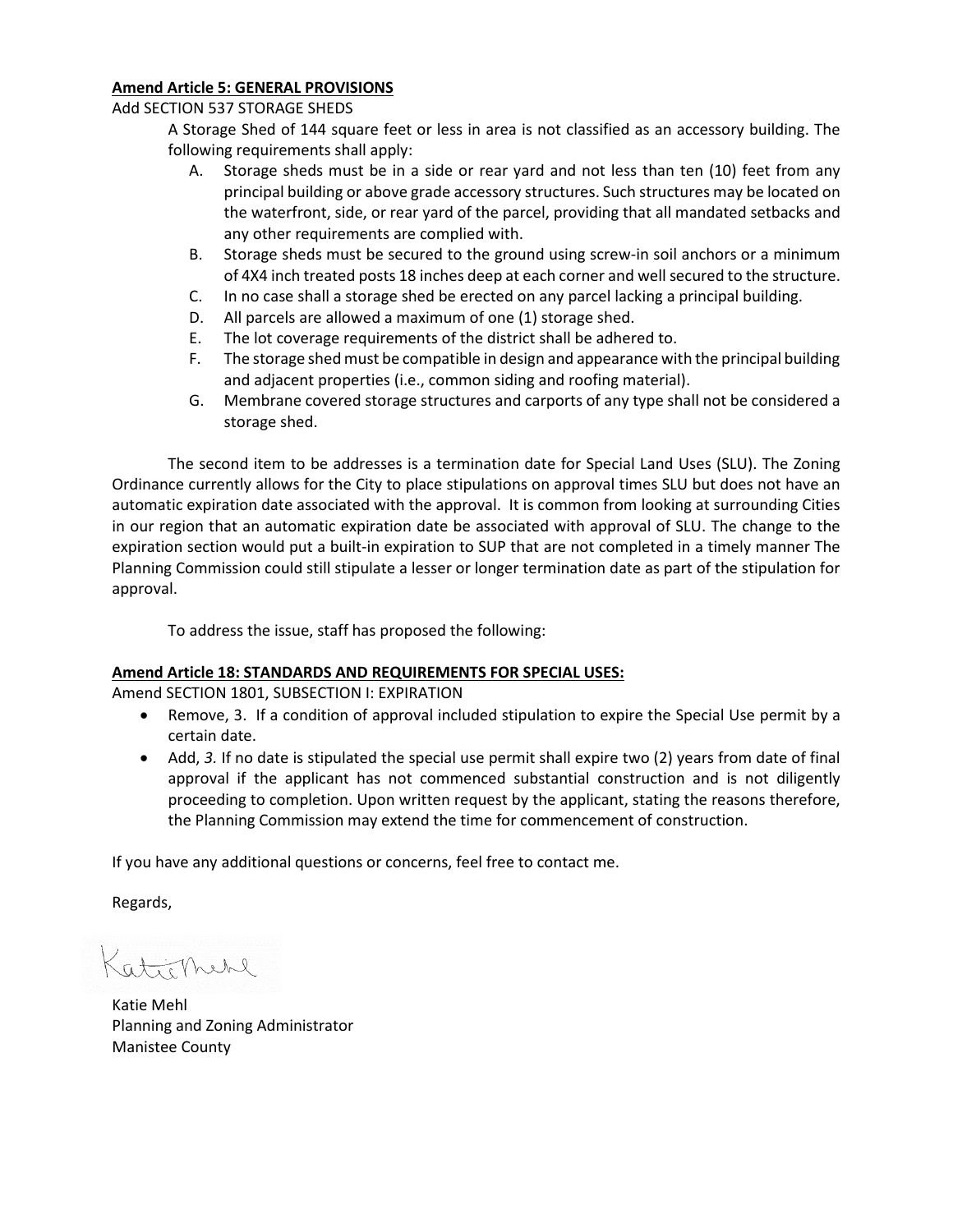## **ORDINANCE Z22-03**

## **AN ORDINANCE TO AMEND IN ARTICLE 2 AND ARTICLE 5 OF THE CITY OF MANISTEE ZONING ORDINANCE ENTITLED "MANISTEE CITY ZONING ORDINANCE" WHICH WAS ADOPTED FEBRUARY 21, 2006. THESE AMENDMENTS WOULD PROVIDE FOR THE ALLOWANCE OF SMALL STORAGE STRUCTURE THAT IS NOT CLASSIFIED AS AN ACCESSORY BUILDING ON PARCELS THAT CONTAIN A PRINCIPAL BUILDING AND TO REPEAL ALL ORDINANCES IN CONFLICT THEREWITH**

THE CITY OF MANISTEE ORDAINS:

## **Section 1.: Amend Article 2: Definitions And Interpretation**

"Amend Section 202 A"

- Remove, "ACCESSORY STRUCTURE: A structure which is clearly subordinate or incidental to a principal structure or principal use. Accessory structures include, but are not limited to, the following: storage structures, parking lots, loading docks, radio and television antennas, or any part thereof; but shall not include fences and hunting blinds which are clearly not permanent and are easily removed. Under no circumstances shall a septic system and tile field be considered an accessory structure."
- Add, "ACCESSORY STRUCTURE: A structure which is clearly subordinate or incidental to a principal structure or principal use. Accessory structures include, but are not limited to, the following: storage structures of greater than 144 sq ft, parking lots, loading docks, radio and television antennas, or any part thereof; but shall not include fences and hunting blinds which are clearly not permanent and are easily removed. Under no circumstances shall a septic system and tile field be considered an accessory structure."

"Amend Section 220 S"

• Add, "Storage Shed: A building or structure of 144 square feet or less and not exceeding a height of eight (8) feet at the eave line."

## **Section 2.: Amend Article 5: General Provisions**

"Add Section 537 Storage Shed"

• Add, "Section 537 Storage Shed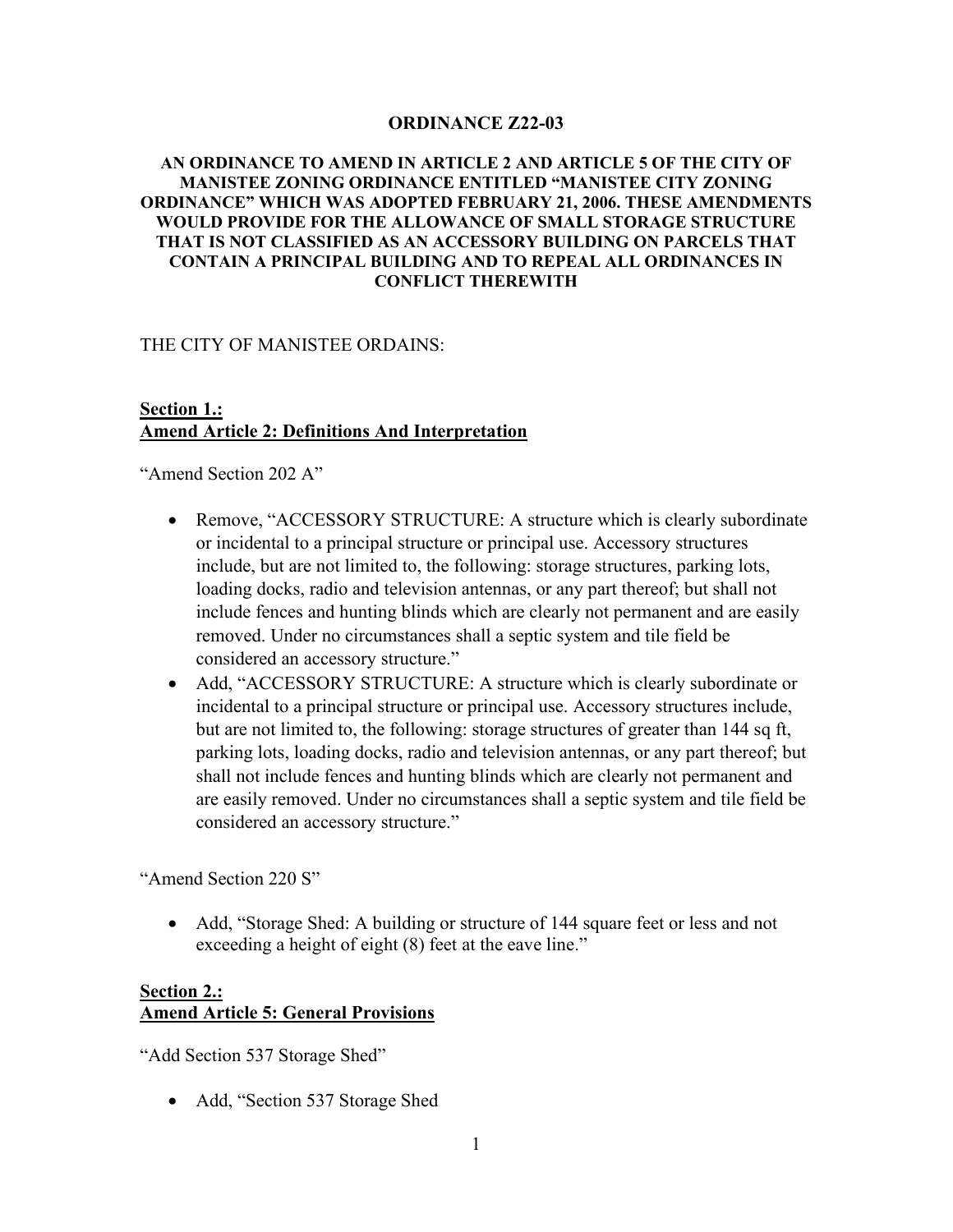A Storage Shed of 144 square feet or less in area is not classified as an accessory building. The following requirements shall apply:

A. Storage sheds must be in a side or rear yard and not less than ten (10) feet from any principal building or above grade accessory structures. Such structures may be located on the waterfront, side, or rear yard of the parcel, providing that all mandated setbacks and any other requirements are complied with.

B. Storage sheds must be secured to the ground using screw-in soil anchors or a minimum of 4X4 inch treated posts 18 inches deep at each corner and well secured to the structure.

C. In no case shall a storage shed be erected on any parcel lacking a principal building.

D. All parcels are allowed a maximum of one (1) storage shed.

E. The lot coverage requirements of the district shall be adhered to.

F. The storage shed must be compatible in design and appearance with the principal building and adjacent properties (i.e., common siding and roofing material).

G. Membrane covered storage structures and carports of any type shall not be considered a storage shed."

## **Section 3.: Severability.**

The provisions of this ordinance are hereby declared to be severable. If any clause, sentence, word, section, or provision is hereafter declared void or unenforceable for any reason by a court of competent jurisdiction, it shall not affect the remainder of this ordinance which shall continue in full force and effect.

## **Section 4.: Effective Date; Publication.**

This Ordinance shall be effective ten (10) days after its enactment as provided in Section 4-3 of the City of Manistee Charter and seven (7) days after publication, whichever is later. The City Clerk shall cause a copy of this Ordinance to be published in a newspaper circulated in the city of Manistee, stating the date of the enactment and effective date of the Ordinance, a brief notice as to the subject matter of the Ordinance and such other facts as the City Clerk shall deem pertinent. A copy of the Ordinance shall be made available for public use and inspection at the office of the Manistee City Clerk.

**Section 5.: Repealer.**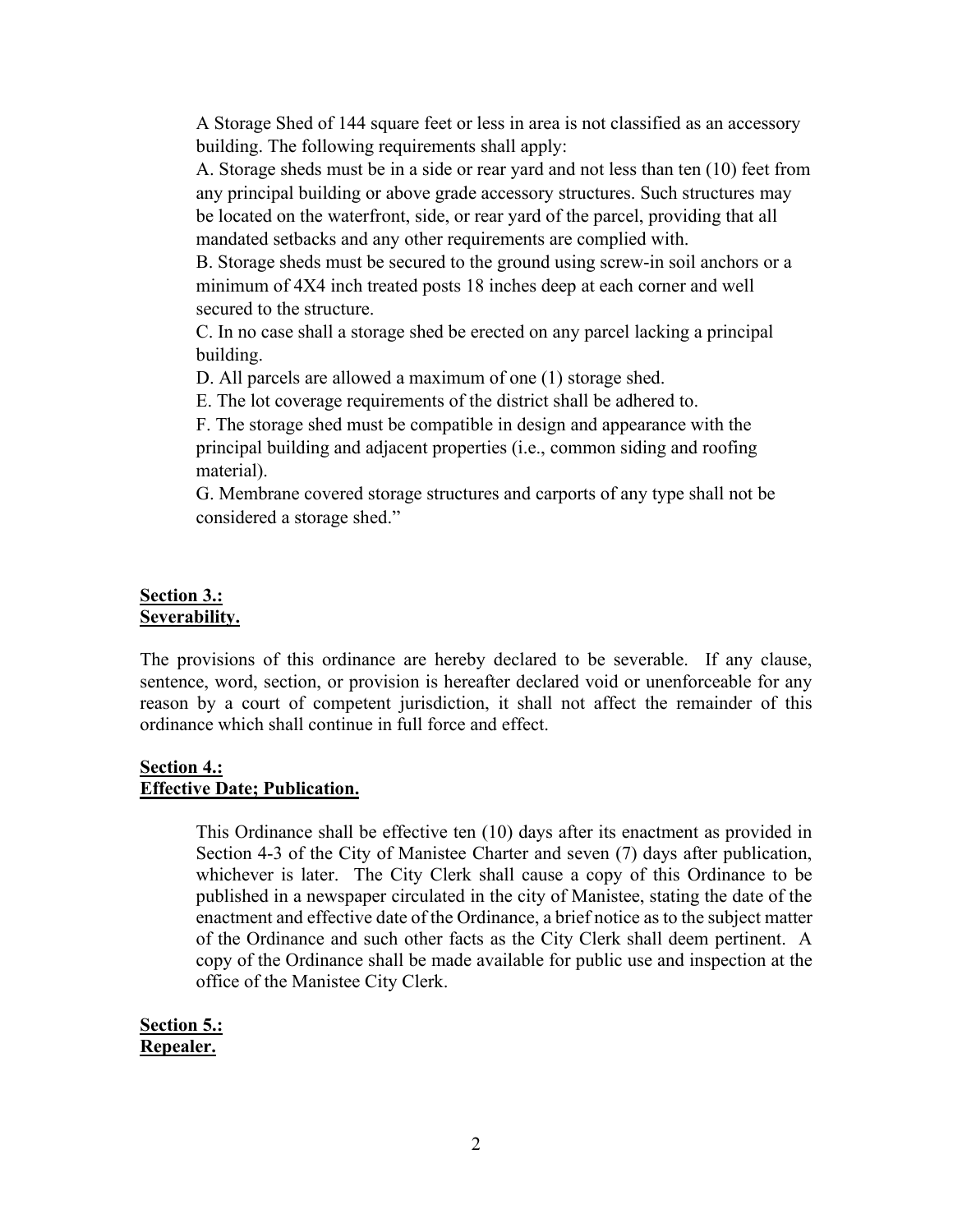All ordinances or parts of ordinances in conflict herewith are hereby repealed.

MADE, PASSED AND ADOPTED BY THE CITY COUNCIL OF THE CITY OF MANISTEE, MANISTEE COUNTY, MICHIGAN, THIS \_\_\_\_\_ DAY OF \_\_\_\_\_\_\_\_, 2022.

ENACTMENT DATE:

## **CERTIFICATION**

STATE OF MICHIGAN ) ) ss. COUNTY OF MANISTEE )

I, the undersigned, the duly qualified and acting Clerk of City of Manistee, do hereby certify that the foregoing is a true and complete copy of the Ordinance adopted by the Manistee City Council at a regular meeting held on the day of , 2022, the original of which is on file in my office. Public notice of said meeting was given pursuant to and in compliance with the Open Meetings Act, being Act No. 267, Public Acts of Michigan, 1976, as amended, including in the case of a special or rescheduled meeting notice by publication or posting at least eighteen (18) hours prior to the time set for the meeting.

IN WITNESS WHEREOF, I have hereunto affixed my official signature this day of \_\_\_\_\_\_\_\_\_\_, 2022.

> $\overline{\phantom{a}}$ Heather Pefley, City Clerk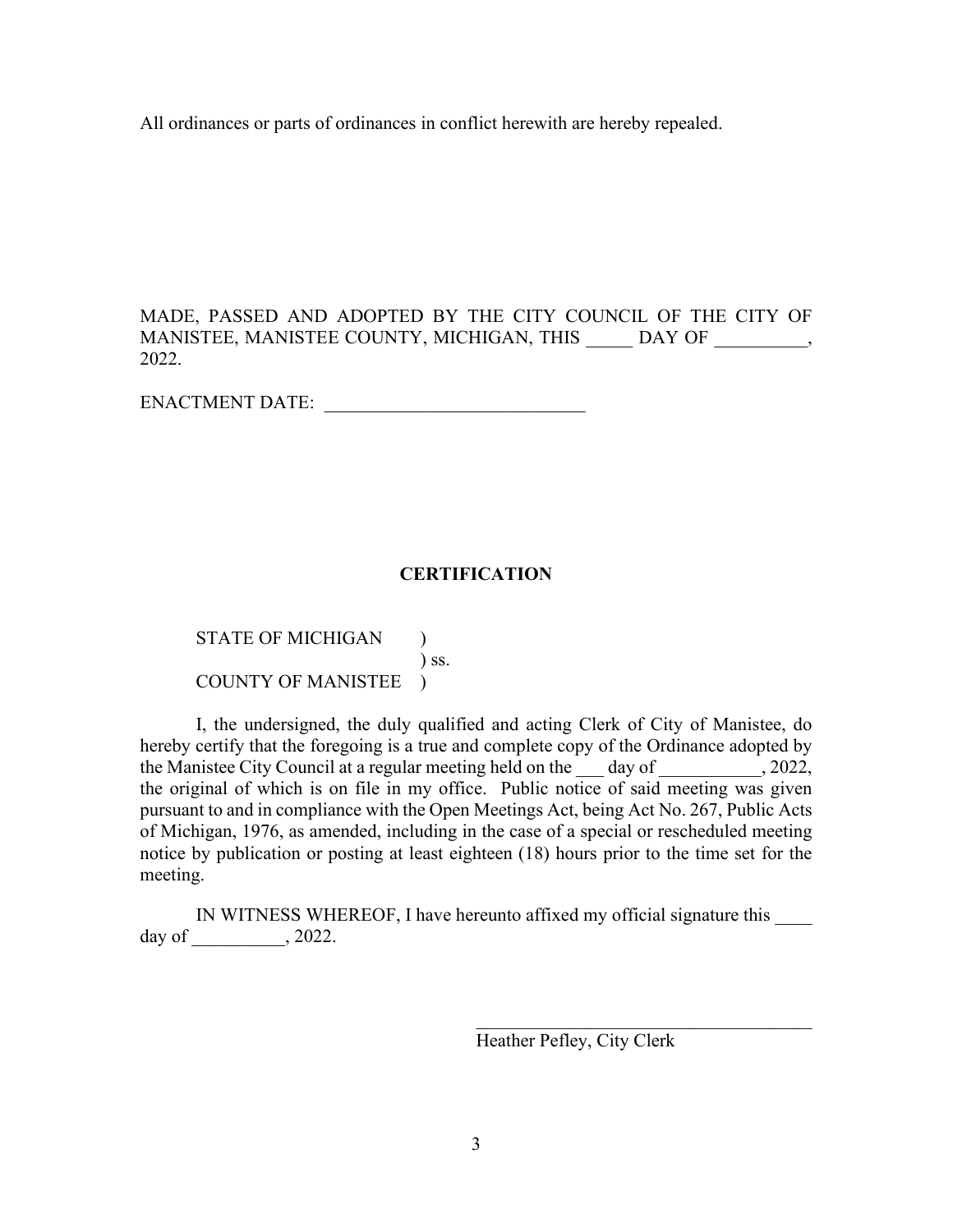## **ORDINANCE Z22-04**

### **AN ORDINANCE TO AMEND IN ARTICLE 18 OF THE CITY OF MANISTEE ZONING ORDINANCE ENTITLED "MANISTEE CITY ZONING ORDINANCE" WHICH WAS ADOPTED FEBRUARY 21, 2006. THIS AMENDMENT WOULD PROVIDE FOR A BUILT IN EXPIRATION DATE OF TWO YEARS FOR SPECIAL LAND USE APPROVALS IF NO OTHER EXPIRATION IS STIPULATED AND TO REPEAL ALL ORDINANCES IN CONFLICT THEREWITH**

#### THE CITY OF MANISTEE ORDAINS:

## **Section 1.: Amend Article 18: Standards and Requirements For Special Uses:**

"Amend SECTION 1801, SUBSECTION I: EXPIRATION"

- Remove, "3. If a condition of approval included stipulation to expire the Special Use permit by a certain date."
- Add, "3. If no date is stipulated the special use permit shall expire two (2) years from date of final approval if the applicant has not commenced substantial construction and is not diligently proceeding to completion. Upon written request by the applicant, stating the reasons therefore, the Planning Commission may extend the time for commencement of construction."

## **Section 2.: Severability.**

The provisions of this ordinance are hereby declared to be severable. If any clause, sentence, word, section, or provision is hereafter declared void or unenforceable for any reason by a court of competent jurisdiction, it shall not affect the remainder of this ordinance which shall continue in full force and effect.

## **Section 3.: Effective Date; Publication.**

This Ordinance shall be effective ten (10) days after its enactment as provided in Section 4-3 of the City of Manistee Charter and seven (7) days after publication, whichever is later. The City Clerk shall cause a copy of this Ordinance to be published in a newspaper circulated in the city of Manistee, stating the date of the enactment and effective date of the Ordinance, a brief notice as to the subject matter of the Ordinance and such other facts as the City Clerk shall deem pertinent. A copy of the Ordinance shall be made available for public use and inspection at the office of the Manistee City Clerk.